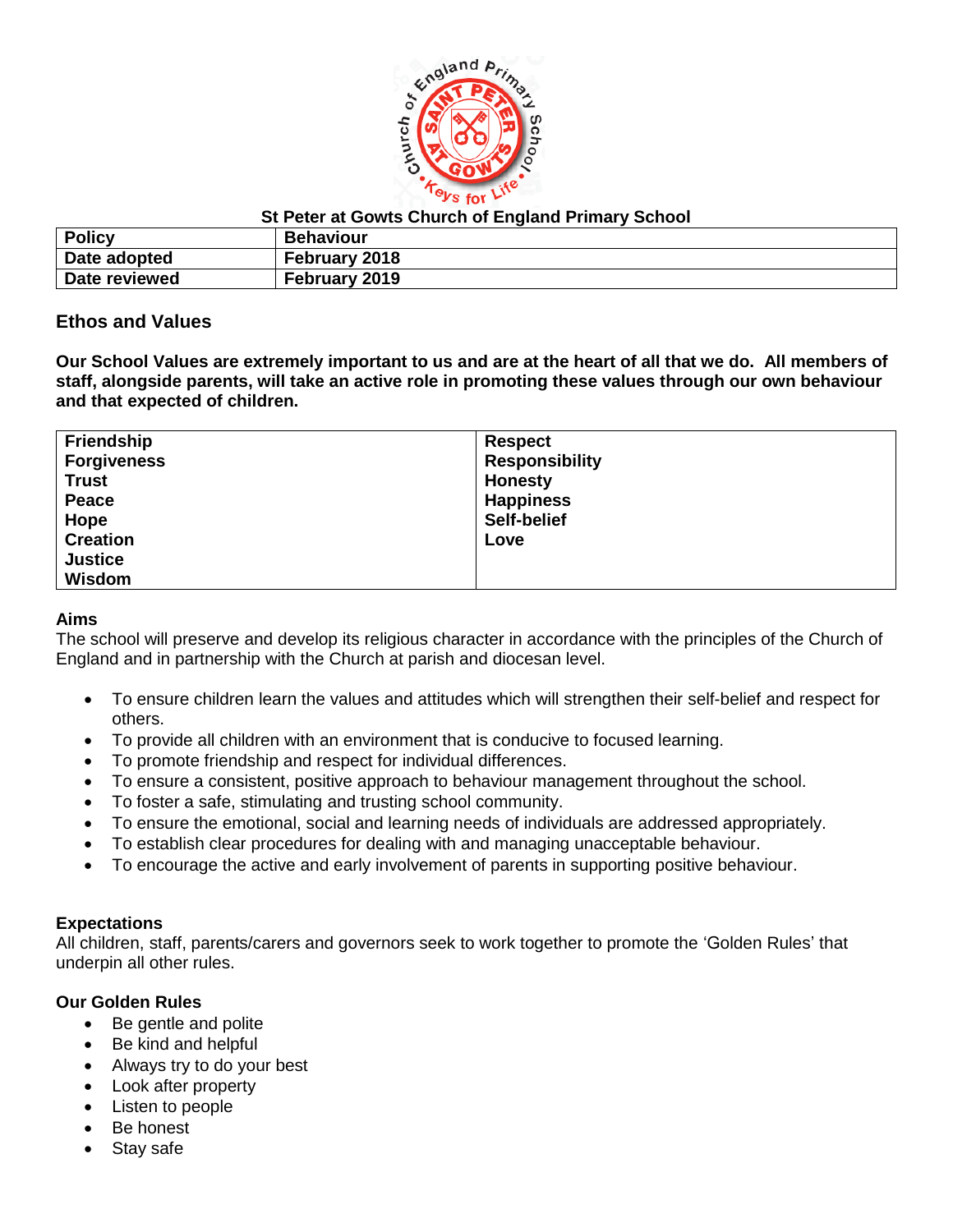Routines that support positive behaviour and following the golden rules will be developed within each individual classroom. Where there is disagreement between children, adults will support them to use restorative justice to solve their dispute. This allows children to find their own peace with each other rather than an adult simply dictating what needs to happen. If this is unsuccessful or inappropriate, then the traffic light system will be used.

## **Staying on Green & Going for Gold**

- All classrooms will have a 'Staying on Green' display.
- Every day pupils will start on 'Green'. This is shown clearly by their name/picture being visibly displayed on the green part of the display.
- Pupils should be following the school's golden rules at all times and if they maintain that behaviour then they remain on 'Green'.
- Pupils who do not adhere to the class/golden rules will be given a verbal reminder by an adult. (Reminders should not be marked on a class board. )
- If a further reminder is given then the child moves to 'Yellow'. An opportunity should be given to the child to utilise "you talk, we listen" in order to de-escalate the situation and help the child to improve their behaviour.
- A child who is on 'Yellow' and improves their behaviour will be moved back to 'Green', demonstrating forgiveness**.**
- If a further reminder is needed then the child is moved to 'Red'.
- 'Red' means that the behaviour has been unacceptable. In EYFS the child will 'sit out' of activities for an appropriate period of time and then be given time to talk to an adult about their feelings and behaviour, saying sorry if appropriate. In cases of serious misbehaviour or where a child's behaviour in EYFS continues to cause concern a 'Red Card' will be issued.
- In Years 1-6 the child will receive a 'Red Card' to be sent home with them at the end of the day, the reason for the 'Red Card' being issued will be discussed with parents/carers in person at the end of the school day or by telephone as soon as possible. All 'Red Cards' issued must be recorded using the file in the School Office, following the procedures outlined there.
- A child who has received a 'Red Card' (Years 1-6) will lose their next class break, however they will begin the next day on 'Green' , in order to instil hope and provide them with the opportunity to get it right.
- If a child receives three 'Red Cards' in a term (Autumn, Spring or Summer) a letter will go home informing parents of what has happened and the nature of the incidents.
- If the child receives a further two 'Red Cards' in that same term, the Headteacher will arrange to meet with the parents of the child, class teacher and possibly SENDCo to discuss ways forward and to consider a behaviour plan.

The following incidences would **usually** cause children to receive a 'Red Card':

- $\triangleright$  Violence
- $\triangleright$  Bullvina
- > Racism, **sexism or homophobia**
- $\triangleright$  Swearing
- $\triangleright$  Any other serious breach of our school values and rules.

If a child displays outstanding behaviour through friendship, respect or wisdom, they will be moved to 'Silver' and rewarded with a sticker. If they continue with this behaviour and exceed it even further, the child will achieve 'Gold'. Children displaying responsibility and self-belief through outstanding effort or an exceptional piece of work may move to 'Gold' straight away. Children will receive a Gold Card in Celebration CW and parents/carers will be invited to attend

## **Values Awards**

 When children or adults are seen to be demonstrating any of our values, their name and the value they have shown can be added to a raffle ticket, giving them entry to a prize draw in Celebration CW. Any adult or child in school can complete a raffle ticket, sharing love, wisdom and hope.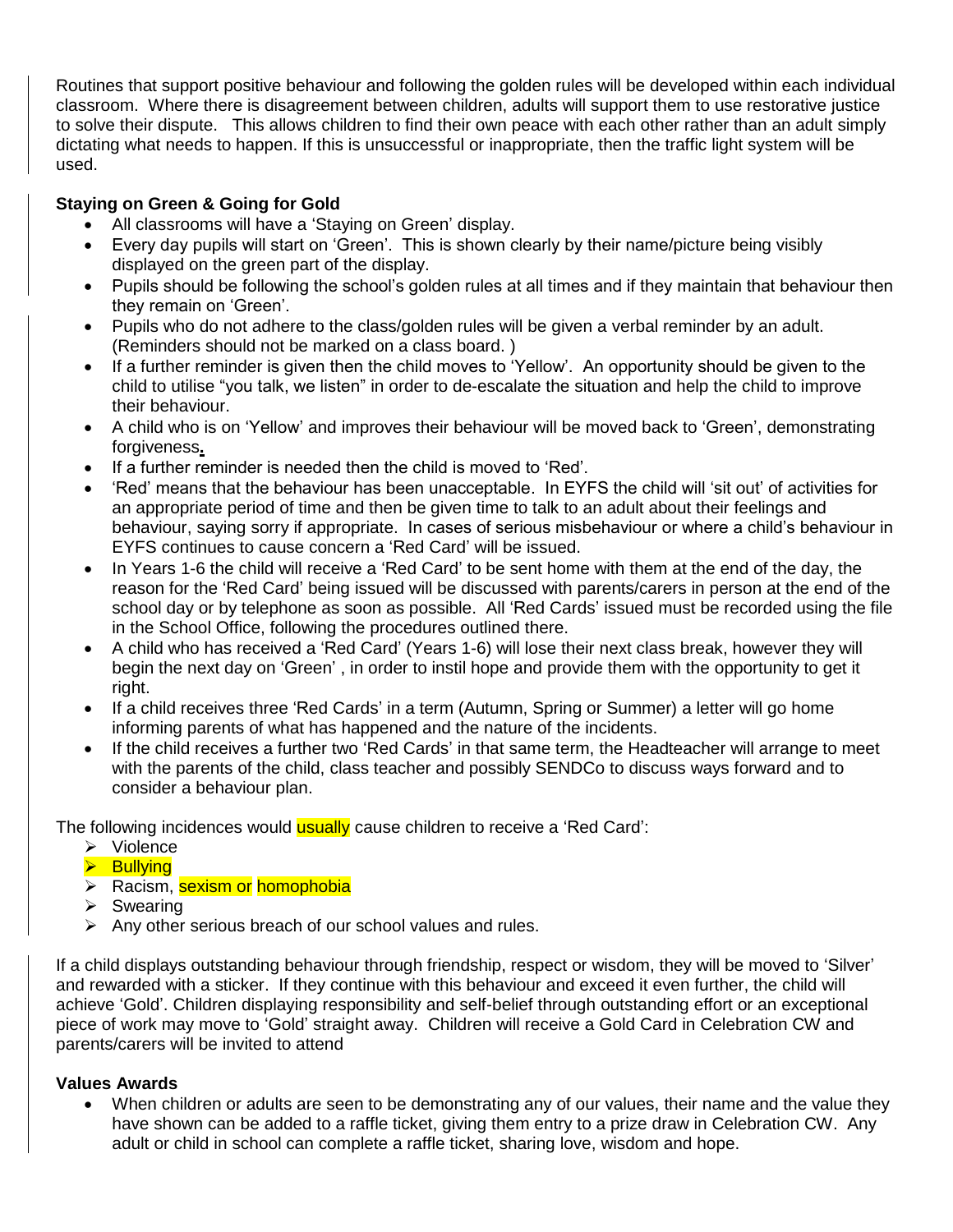A weekly 'Values Award', chosen by the MDSAs is presented in Celebration CW to one child who has demonstrated the termly value at lunchtimes

# **House Points**

- Our Houses are named after historic Lincoln landmarks and given an identifying colour (Blue Castle, Red Cathedral, Green Stonebow and Yellow Bailgate).
- All members of staff can reward children with House Points for effort, progression, looking after the environment and looking after others. House Points are collected on class charts, allowing each child to contribute to their team's total.
- House Points are counted and celebrated in a weekly CW, led by the House Captains.
- Bronze, Silver, Gold and Platinum Certificates will be issued to individual class teams when they have earned enough House Points to complete the chart.
- Whole class rewards will take place when each team in that class has achieved each award, demonstrating our values of trust, friendship and happiness.

# **Sporting Star**

 Each week a 'St Peter's Sporting Star' is chosen and rewarded in Celebration CW for their exceptional sporting effort or achievements.

## **Beastly Brilliance**

Each week class teachers nominate children who have displayed different aspects of 'Beastly Brilliance' in their learning behaviour. The child's achievements are talked about in our weekly Celebration CW and they are given a certificate for the particular animal whose attributes they have shown. Each child can collect the whole series of certificates throughout their school career, recognising their progress in developing their learning behaviours for life. This scheme links closely with our status as an accredited 'Values Based Education' school.

| Leading<br>Lion                                                                                                                  | Dependable                                                                                                                                         | Observant<br>Owl                                                                                                                                        | Changeable<br>Chameleon                                                                                                                      | <b>Blissful Butterfly</b>                                                                                                     |
|----------------------------------------------------------------------------------------------------------------------------------|----------------------------------------------------------------------------------------------------------------------------------------------------|---------------------------------------------------------------------------------------------------------------------------------------------------------|----------------------------------------------------------------------------------------------------------------------------------------------|-------------------------------------------------------------------------------------------------------------------------------|
| Brave<br>Confident<br>Determined<br>Focused<br>Giving things<br>a go<br>Leader<br>Protective<br>Proud<br>Risk taker<br>Strategic | Dolphin<br>Caring<br>Committed<br>Energetic<br>Imaginative<br>Inquisitive<br>Playful<br>Enjoyment<br>Shares ideas<br>Team player<br>Uses resources | Explains<br>Independent<br>Learns from<br>mistakes<br>Listener<br>Mediator<br>Observant<br>Opinionated<br>Remembers<br>Thinks things<br>through<br>Wise | Adaptable<br>Helpful<br>Imitates ideas<br>Improvement<br>Multi-tasking<br>Patient<br>Perseveres<br>Sympathetic<br>Understanding<br>Versatile | Calm<br>Creative<br>Gentle<br>Goes the<br>extra mile<br>Hard working<br>Mature<br>Polite<br>Positive<br>Trustworthy<br>Unique |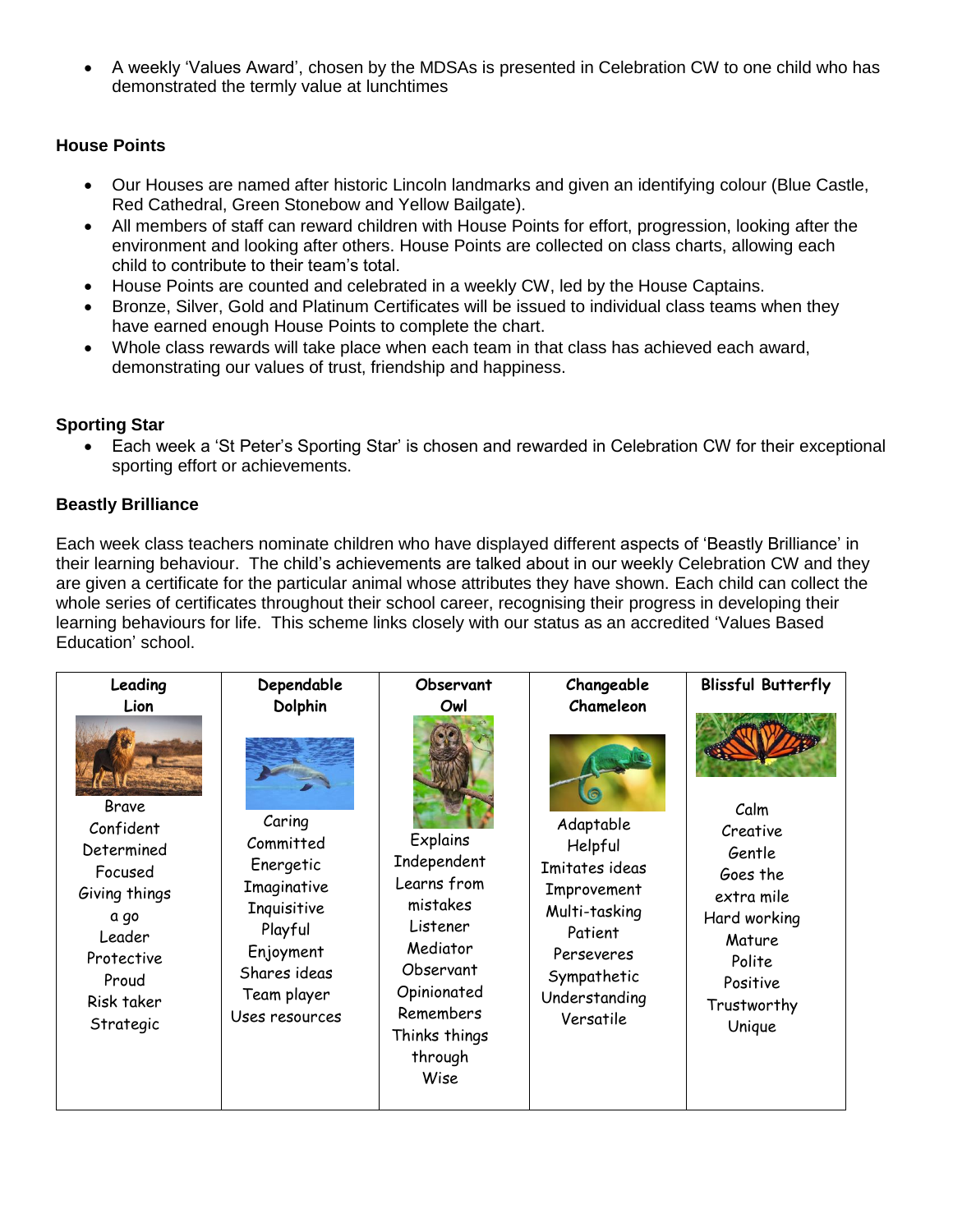## **In Breakfast Club, After School Club and At Lunchtime**

The Breakfast Club Staff/Midday Supervisors are responsible for responding to pupil behaviour in the first instance and restorative justice principles will be used. Children who are seen to have a minor disagreement with their peers or a minor issue with friendship at lunchtime will be encouraged to seek the help of Peer Mediators.

If the situation requires adult intervention:

- The BCS/ASC/MDSAs will talk to both parties involved calmly and try to help them reach a resolution.
- If children can get on and the conflict is resolved, then they should be sent on their way with no further consequences. If the children are too angry to talk things through, they should be given some space to calm down and think before a resolution is sought a second time
- If BCS/ASC/MDSAs are unable to resolve the issue the support of the Class Teacher or SLT should be sought.

If a child does not follow the golden rules

- they are to be given a reminder of the rules
- If the same child continues to misbehave, they are asked to sit in a quiet area of the hall (Breakfast Club) or stand at the wall (lunchtime) to reflect on their behaviour. When 5 minutes are up, the BCS/ASC/MDSA that dealt with the situation will talk to the child about their behaviour choices and remind them of the positive choices they could make.

If the same child continues to misbehave, support should be sought from SLT.

# **Roles and Responsibilities**

## **Teachers will:**

- At the beginning of each academic year establish with the class a clear code of conduct phrased in positive language. These should be prominently displayed in the classroom.
- Establish classroom routines that support positive behaviour
- Use praise for achievement, appropriate behaviour, skills and effort. Where appropriate, underpin this praise with the 'Staying on Green' system.
- Be aware of the individual social, emotional and learning needs of the children and be well prepared to meet these needs.
- Establish a clear method (e.g. raised hand signal, with or without a sound prompt) of getting the attention of the class and sustain this throughout the year.
- Ensure that the classroom is a welcoming, well-organised, stimulating and organised environment for learning.
- Encourage children to actively participate in self-assessment of their own learning and behaviour.
- Take allegations of bullying, sexism, racism and homophobia very seriously. Tell children when and how they will address the issue. These incidents should be recorded in the Incident book and reported to the Head Teacher straight away.
- Seek advice and support when inappropriate behaviours continue despite intervention.

We believe that excellent teaching and learning promotes positive behaviour. Therefore, all teaching is underpinned by the school 'Teaching and Learning Policy'.

## **Parents**

Parents have a vital role in promoting good behaviour in school so respectful and effective relationships between home and school are very important. It is important that teachers can depend on parents/carers' full co-operation in supporting their child's behaviour.

To support parents the school community will endeavour to achieve good relationships between home and school by: